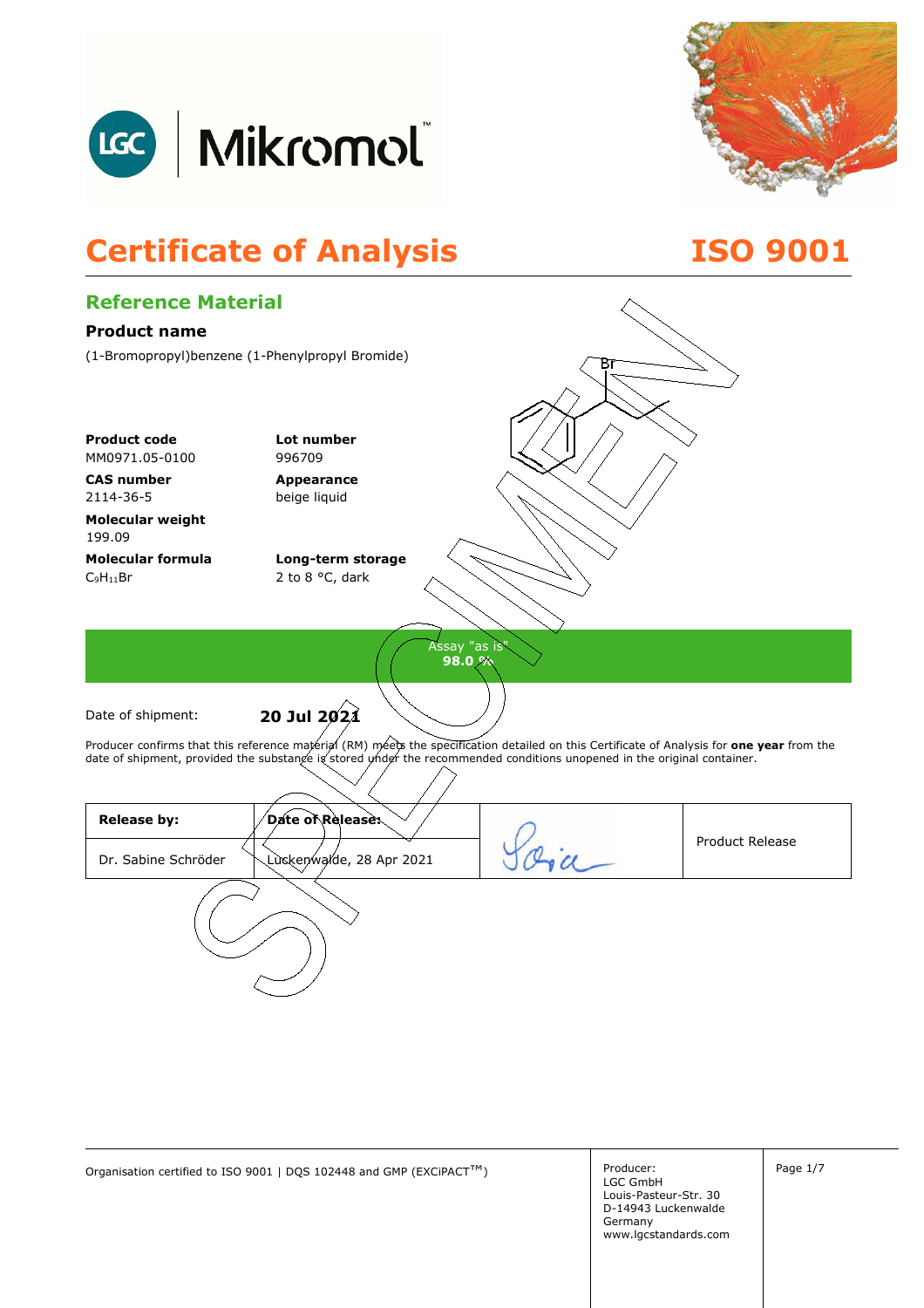

### **Product information**

For laboratory use only. Not suitable for human or animal consumption.

Before usage of the RM, it should be allowed to warm to room temperature. No drying required, as the certified value is already corrected for the content of water and other volatile materials.

. The product quality is controlled by regularly performed quality control tests (retests).

### **Further content**

Identity Assay Final result

Revision table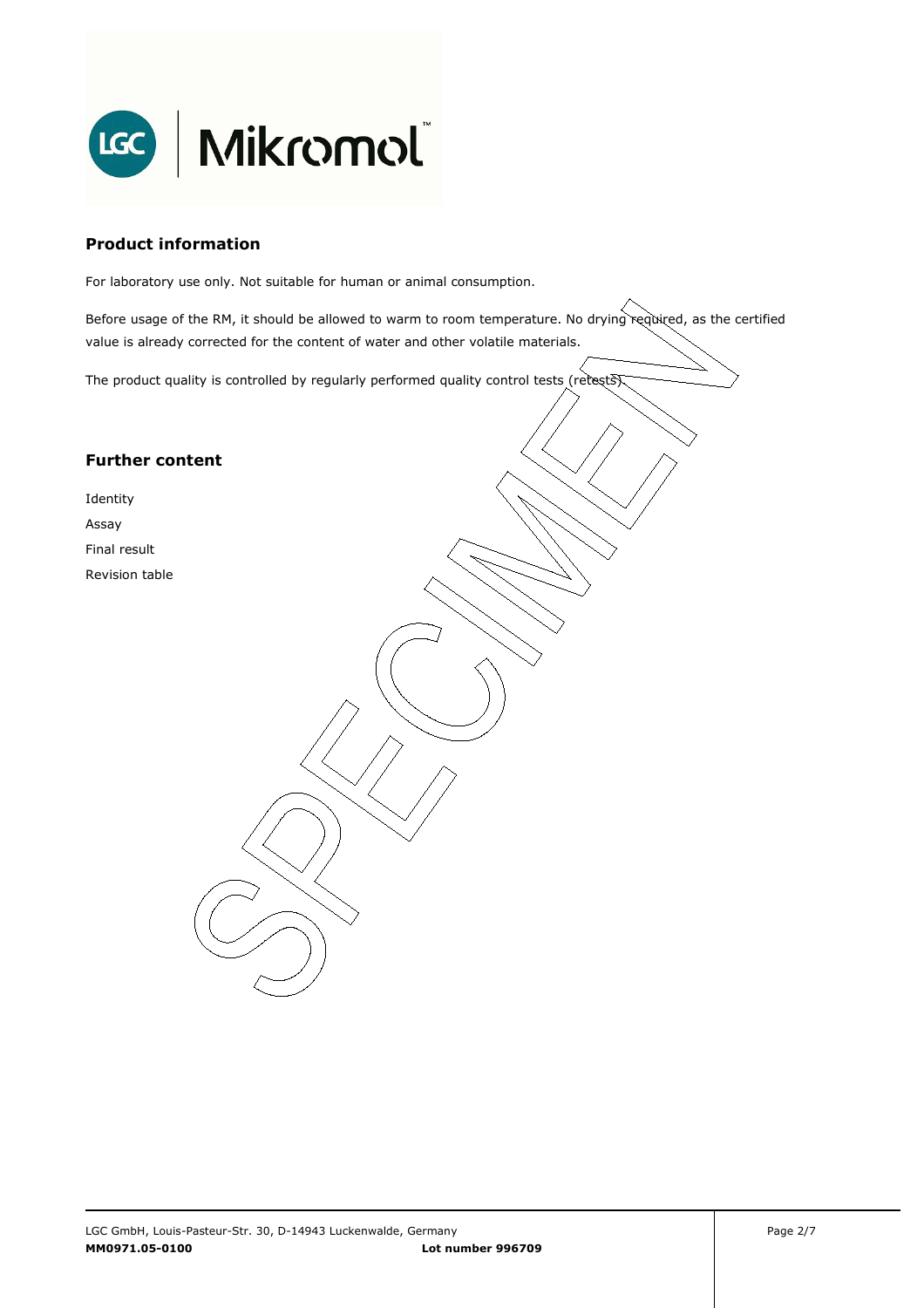

## **Identity**

The identity of the reference material was established by following analyses.

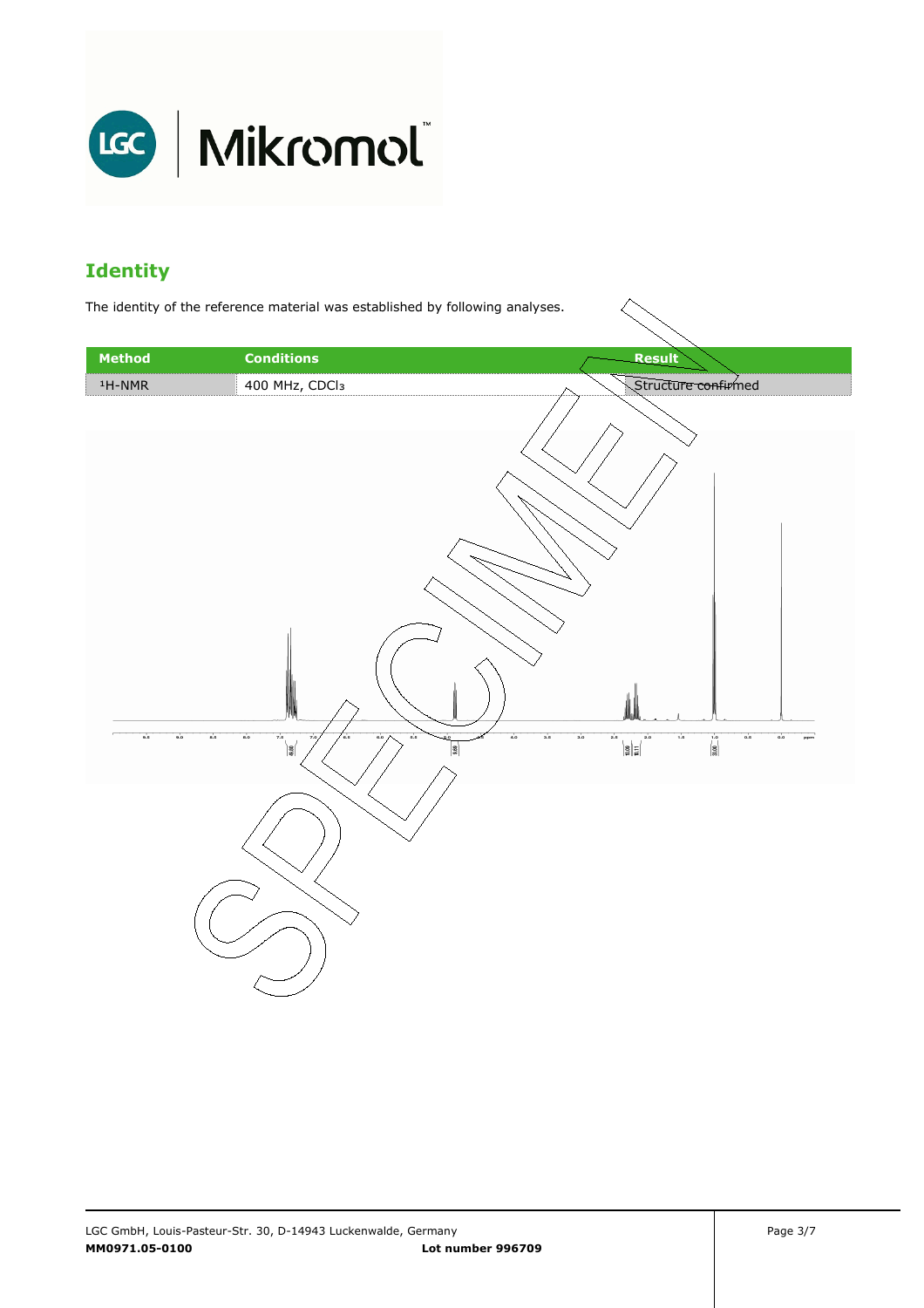

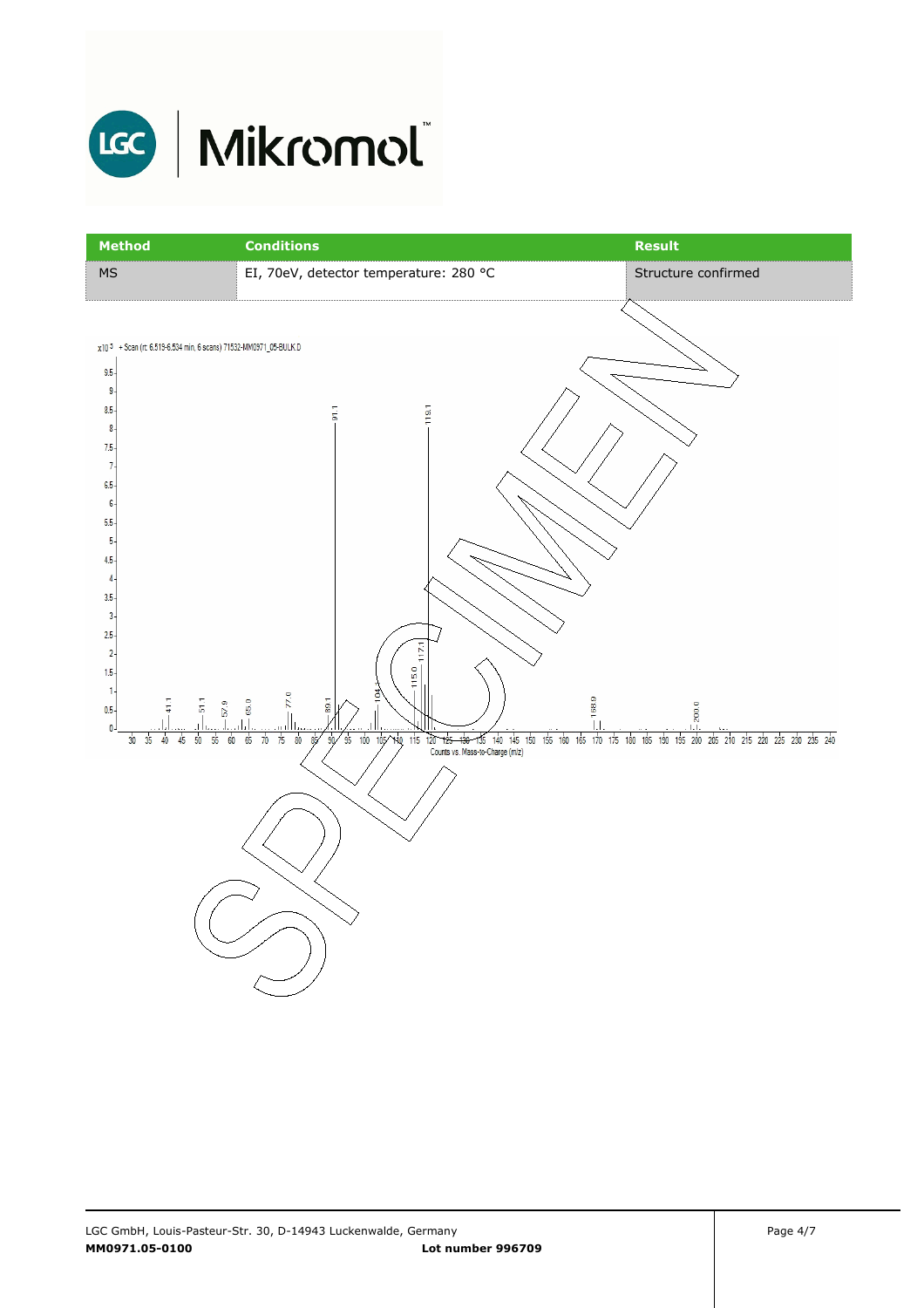

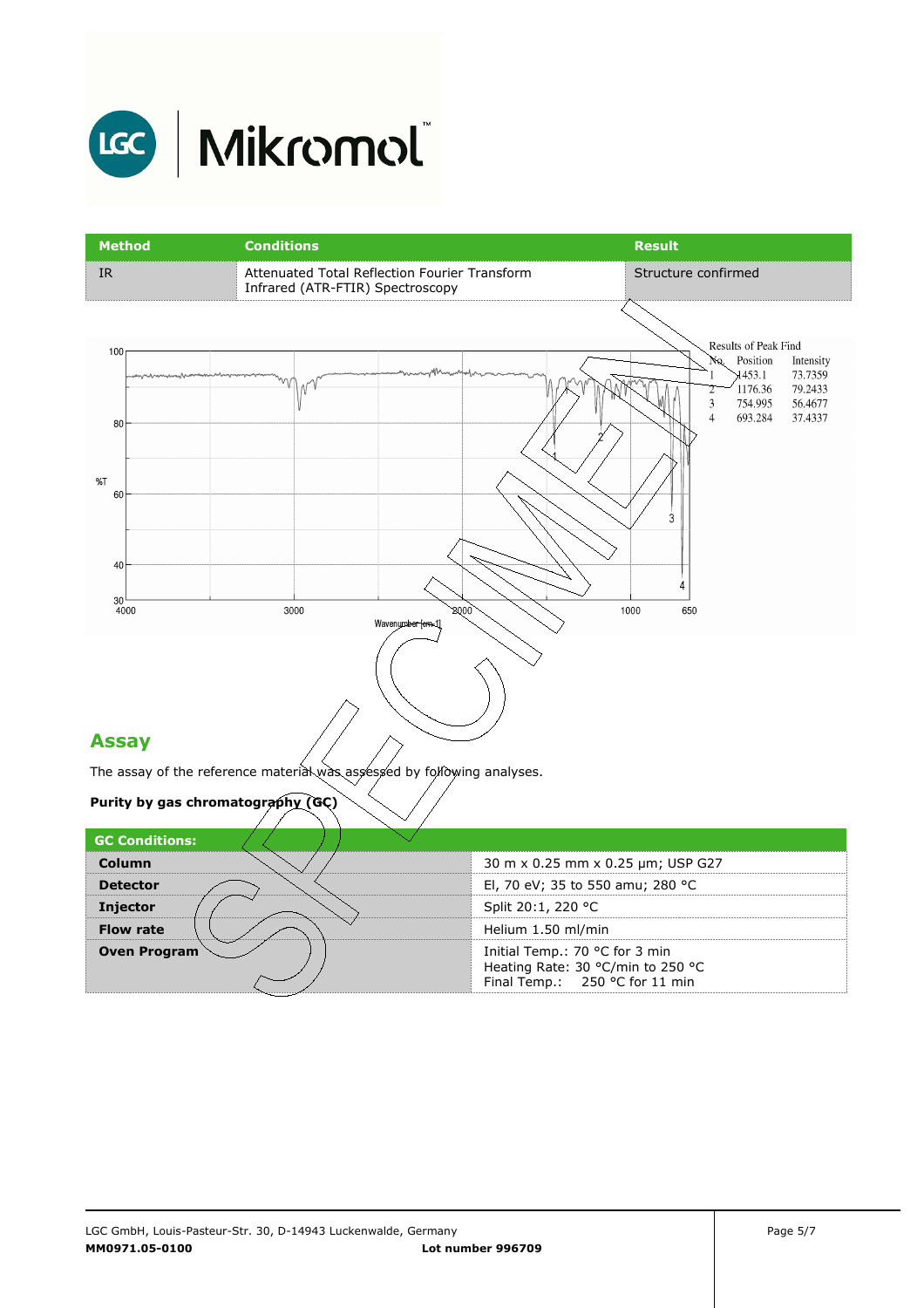

#### GC chromatogram and peak table



**Result (n = 3)**  $\sqrt{ }$  98.06 %; SD = 0.03 %